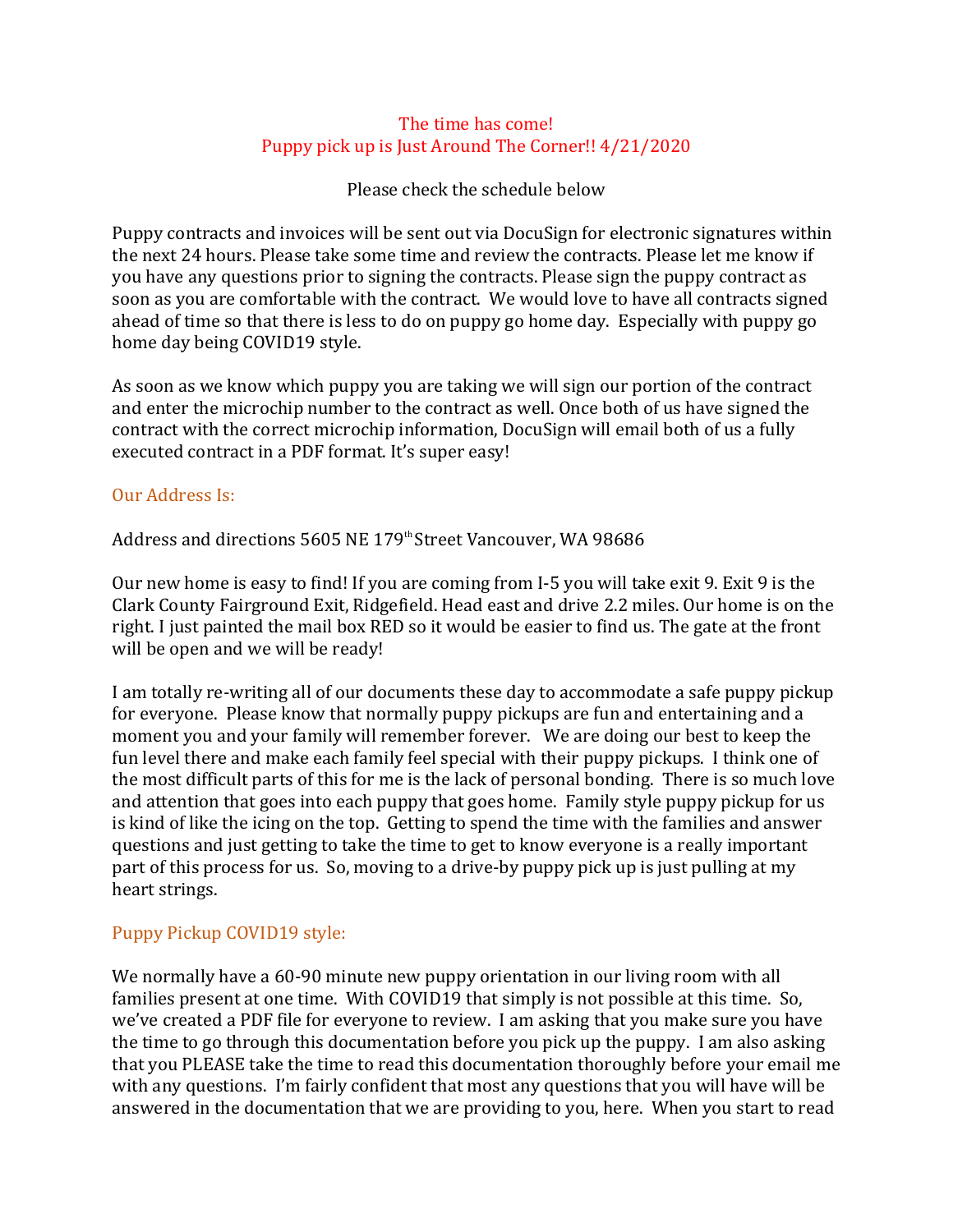through this information please take notes. If you have any questions, I want to answer them for you. The puppy orientation PDF will cover everything that we normally cover at the puppy orientation in our home – minus any questions that come up from families. I've tried to include as much as I can think of.

We ask that while you are here if you pick up a puppy please be sitting on the ground. We had a visitor last summer that was standing on concrete holding a puppy and the puppy wiggled and caught them by surprise and landed on his head and got a trip to the ER.

# **Puppy Allocation:**

We have never allocated puppies to families before. Many breeders do this on a regular basis. This is just not something we've done before. So, we are going to ask a few questions. We are going to review the questions so please be as detailed as you can and give us as much information as you feel we need to help pick your future puppy. The puppies are going to be evaluated by a structural specialists on  $4/20$ . At that time we will know who we are holding back for breeding and who are going to be available for families & or therapy/service dogs. We will take photos a few days before puppies are to go home and then I will reach out to each family on a personal level. Puppy allocation will still happen in the order in which deposits have been received. This is a great litter so I'm pretty dang confident that everyone will be happy with the outcome. We will try to do our best to place these puppies as we feel they will be best suited for your family.

I NEVER want a family leaving feeling like they got the left over puppies. There is NO SUCH THING in our home as a LEFT OVER puppy. All of these puppies are beautiful and just a buddle of love. All of these puppies will have an opinion of you as well as I'm sure you will of them too  $\circledcirc$ 

Before you pick up your puppy you will want to register your puppies microchip #. Please visit https://www.akcreunite.org. This is IMPORTANT. For some reason people have not been registering their microchip and to me this is really dangerous. Reunite has my contact information on file. So, they will always be able to reach me but I may not live so close to you and if your puppy gets lost you want to be reunited with your pup as soon as possible. So, we are now asking that while I'm filling out the microchip information and signing the contract that you are pulling up on your phone and registering your puppies microchip number with your contact information. You will need a credit card to complete this process. AKC Reunite charges a one time registration fee. I will provide the microchip number to you before

We will have Trupanion Insurance binders ready for you. You are receiving 1 month of free pet insurance for you puppy. You must call in and register your puppy within 24 hours of puppy pick up. You must register the puppy 24 hours before or after you pick the puppy up in order to get the free one month coverage. We always recommend that everyone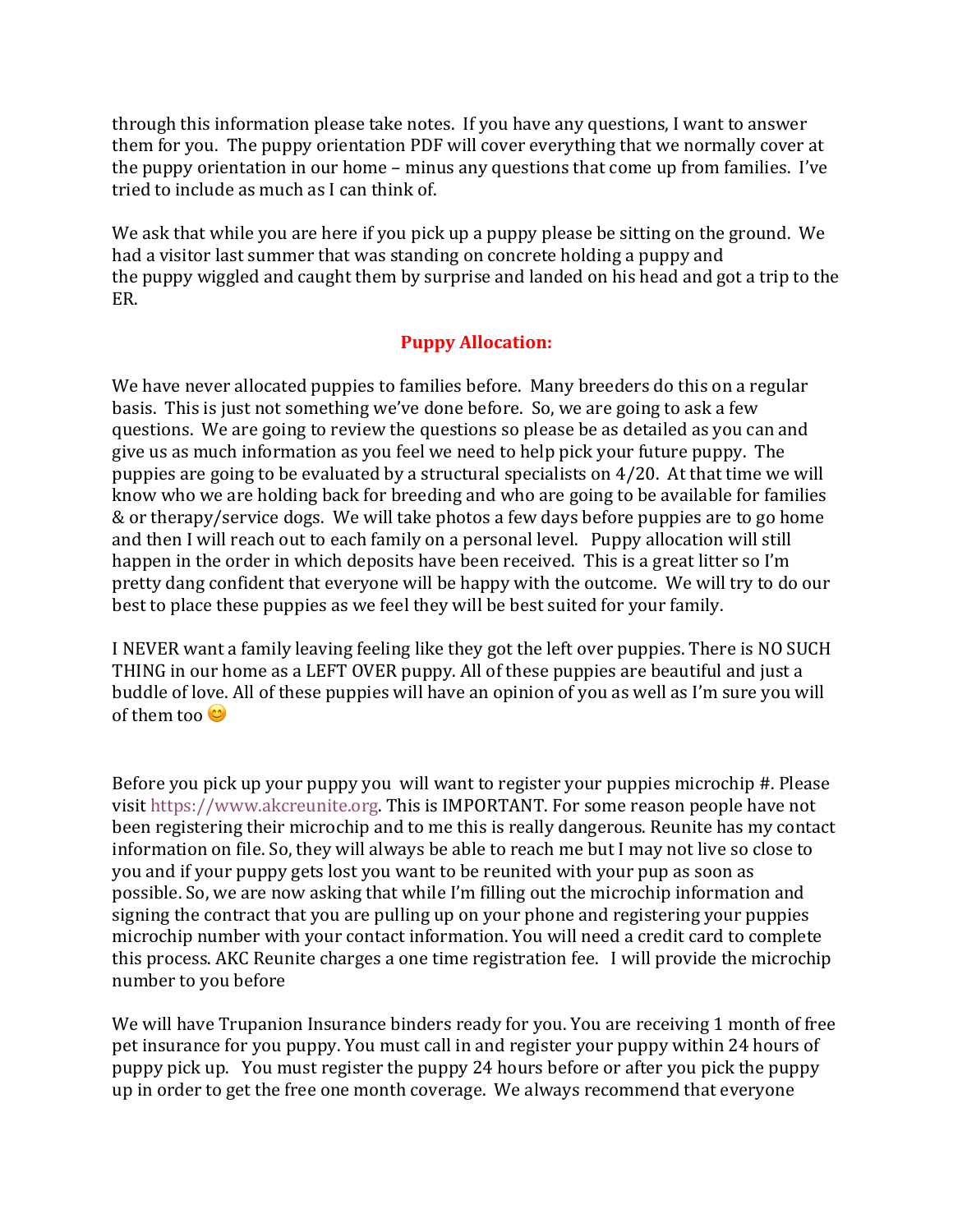register your puppy before you leave our house. That way you do not get busy and forget to do so. I highly recommend that everyone keep pet insurance for at least the first year. During your first year you will be getting immunizations and several vet visits through this process. Not to mention you will also need a spay or a neuter somewhere between 6-9 months depending upon the restrictions that we are dealing with. Most ER visits are with puppies. The eat stuff... and until you are trained to keep everything picked up and out of reach I would keep insurance  $\bullet$  Not to mention Parvo if your puppy gets Parvo you will want insurance. Parvo usually only happens when they are puppies and not fully vaccinated. A client of our in California, their puppy caught Distemper. Sadly, the puppy died. But Trupanion covered all the vet bills except the deductible.

We hope you enjoy puppy pick up day. Puppy pick up day is so much fun! It makes what we do the best part. Through our puppies we've had the opportunity to meet so many families that we would have never had the opportunity to meet. Have fun and enjoy the puppy time and welcome to the Moonlit Acres family!

# **Pick up time on 4/21/20**

#### **9:00 am Dalen**

**9:30 am Rhodes**

#### **10:00 am Gish**

## **10:30 am Kumar**

We are excited to meeting everyone. Puppy pick up days are amazing! So much fun... If you have any questions or if you get lost please call me on my cell. Again, we are the almost exactly 2.2 miles east of I-5. The gate will be open.  $\bullet$ 

Lastly, here is a link that will provide you with a ton of information. Grab a cup of coffee and make sure you have some time. I've had some people tell me that I should modify this to state grab a POT of coffee.  $\odot$  There is information on here regarding food and supplements, training, medical records... just for Scarlett x Luke's Puppy Families. Some of the documents on here you will want to download and save as you will want to take them to the vet with you for your first well baby exam. Some of the links will not be activated until their well baby checkup is complete such as the link for the Litter Report.

https://www.moonlitacres.com/scarlett-s-families

ALSO.... Important information. Your puppy will have a custom collar... Puppy collars are difficult to buy without your puppy being with you. So, we have custom collars made for each baby that goes home so no need to.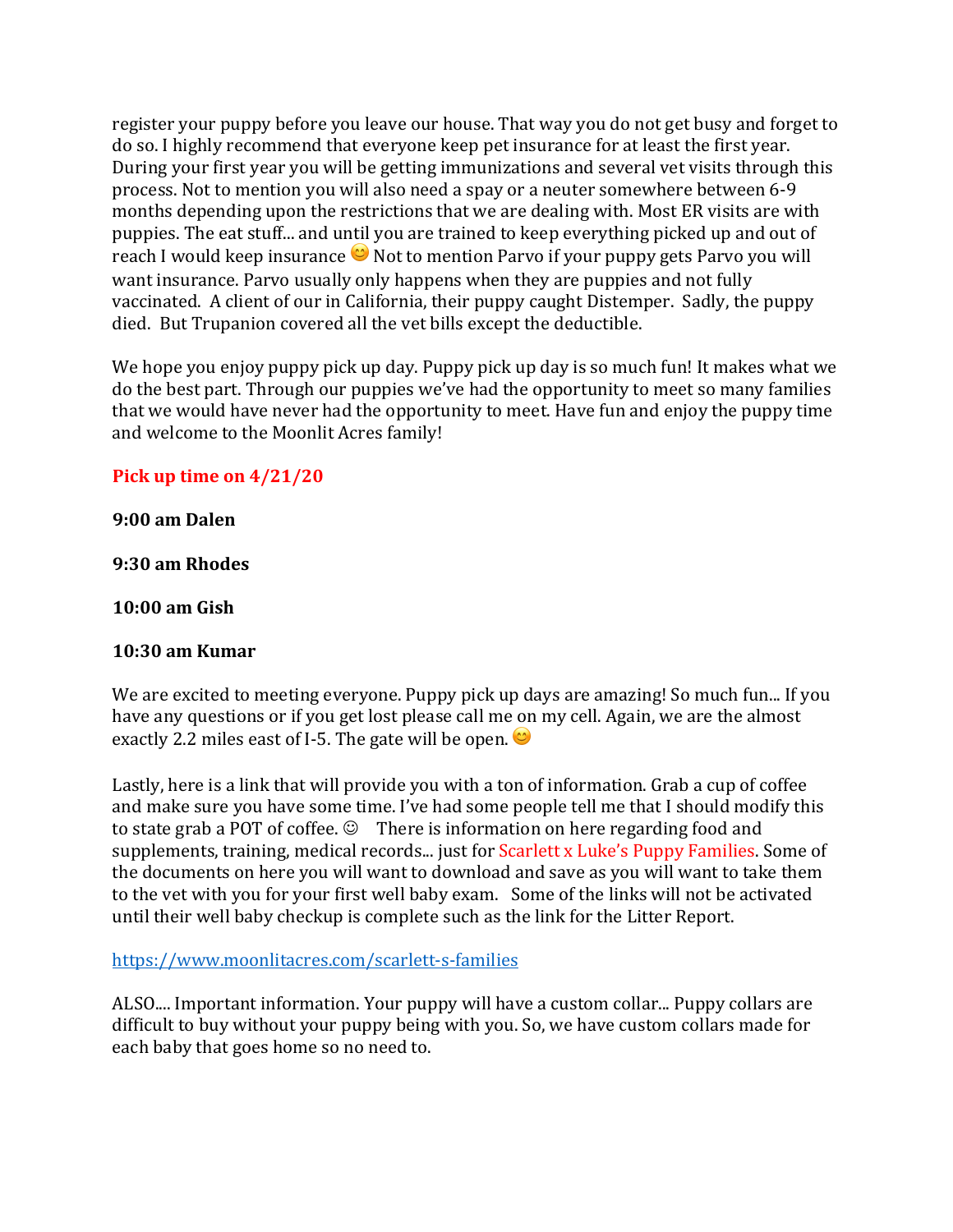We went to Super Zoo last year in Vegas. It is one of the largest pet conventions in the US for pet supplies. And we have lots of stuff available. We are going to have some nice go home bags for everyone. In addition, there will be everything from fantastic toys, food bowls, dog beds available for purchase. We have kennels, we only have a few. If you would like a kennel we have Skudo kennels in 27", 32" & 36". A 27" or 32" should be fine for the duration of these puppies lives. If you would like to purchase a kennel please let me know as we may need to order additional kennels prior to puppy go home day. I really like these kennels. They are hard-sided plastic with quality latches. We also have options of wheels (Which I LOVE) I can scoot my potty training puppies all over my house and I can also take them into the vet on wheels. Such a nice option to have.



**TRAVELING with puppy in airplane cabin:** If you are traveling in on plane we have puppy luggage carriers here. We just purchased a large quantity of dog bag carriers. In the past I've spent a lot of time trying to help families find the right dog carrier for their plane ride home. We are working to make this process much easier on everyone... plus if we provide the carrier we can have our mama dog snuggle with the liner that goes on the bottom of the carrier floor, before she goes home. We have carriers available starting at \$64. They are super nice carriers and come in a variety of colors and designer fabrics. Each carrier has three openings with mess for breathability. Some have shoulder straps, some can be a backpack and others strap onto your luggage. All of them have safety straps on the inside which I LOVE. If you need a bag just let me know.